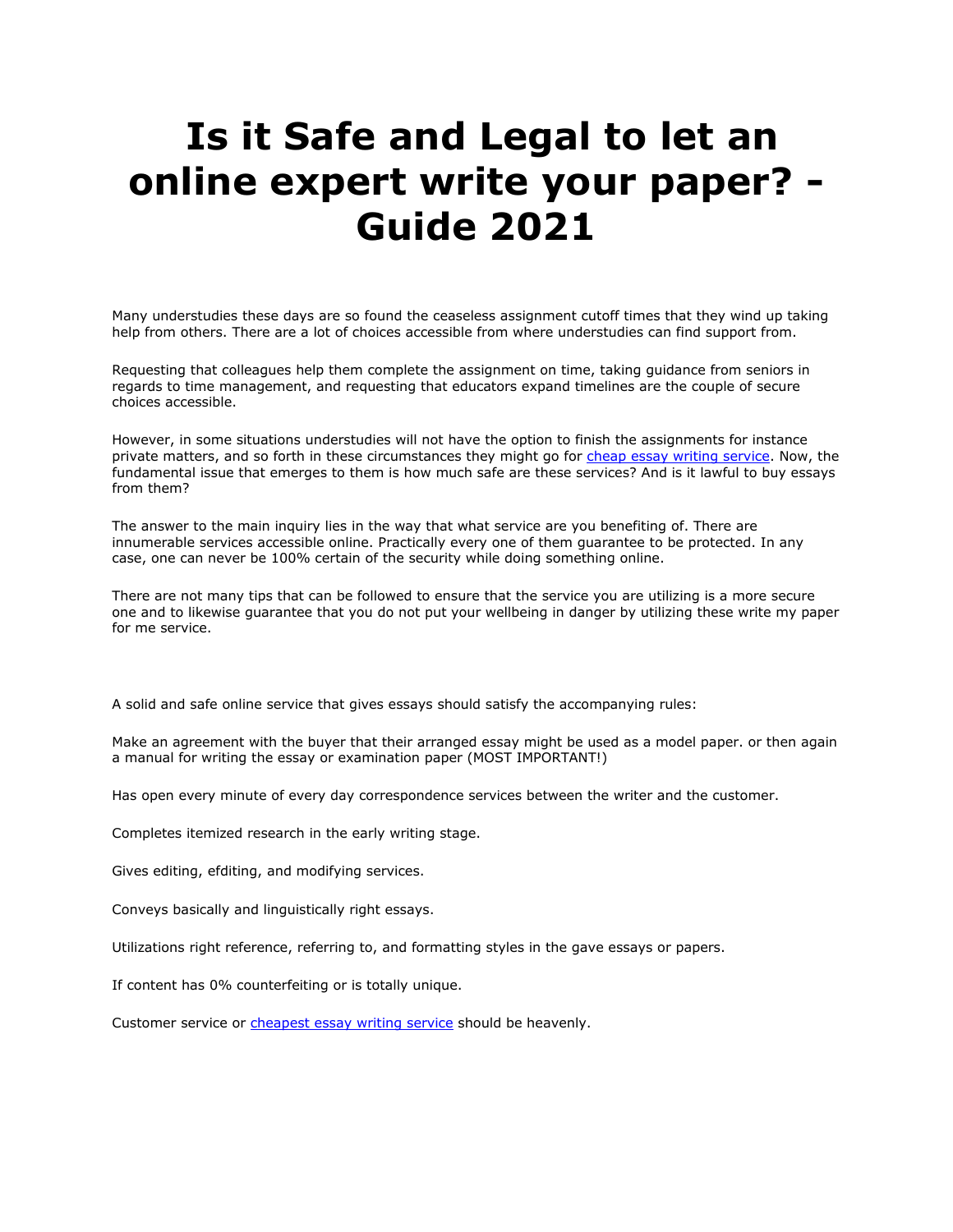

More likely than not consolidated security and privacy protocols to guarantee the wellbeing and assurance of the information given by the customer.

The paper and the accreditations of the customer should not be kept in the information base of the organization offering the support online.

The company ought not be exchanging the all around composed/prewritten essays or papers.

Aside from what the service should do to give security to the customer, there are not many advances that the customer should likewise follow to ensure that privacy and the wellbeing of them are not lost by utilizing such services.

Make an anonymous record and do not share pointless insights regarding your own self.

Do not uncover the organization you are taken on.

Try not to give any subtleties through which the customer can be followed back.

Once certain of the wellbeing, then, at that point, the following inquiry was of lawfulness or wrongdoing. At the current place of time, it isn't unlawful to buy essays or papers from anyone online or face to face. However, there are some morals that should be followed to guarantee that you do not wind up submitting something unlawful.